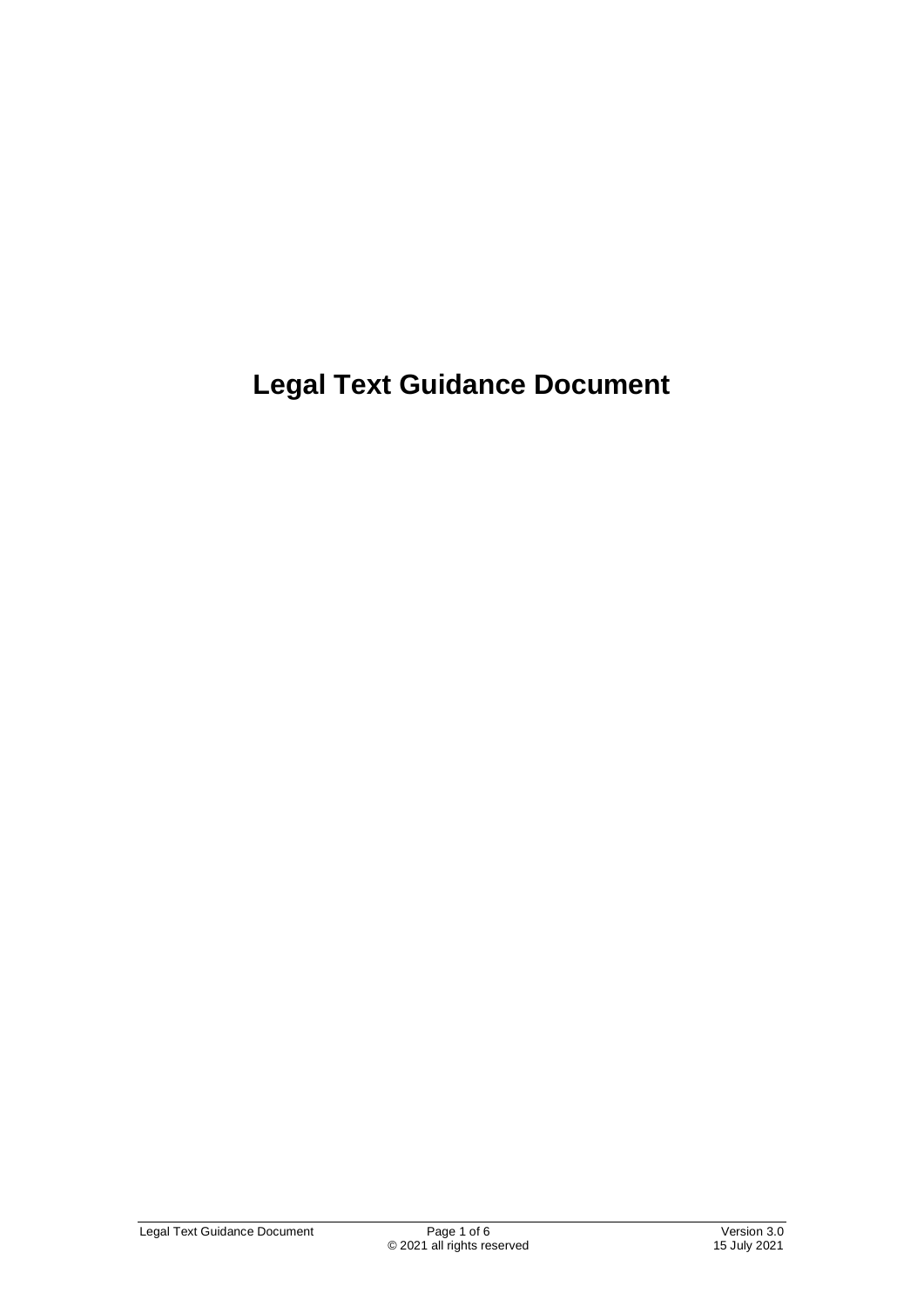### **Introduction**

This document is the Legal Text Guidance Document referenced in the Uniform Network Code (UNC) Modification Rules. It may be modified by Panel Majority, as provided for in paragraph 9.6.6 of the Modification Rules.

### **Background**

UNC Modifications are ultimately defined by the legal text that supports them. The development of the legal text is therefore critical to any Modification and this guidance document provides a framework for the preparation of legal text. This framework seeks to set out best practice, providing transparency to the existing process, clarity to parties involved in the process and consistent expectations. The Guidance has been written to be consistent with the requirements of both the UNC and the Code Administration Code of Practice. Principle 9 of the Code Administration Code of Practice is that "Legal text will be produced and consulted upon prior to a Modification being recommended for approval" The Code of Practice sets out that:

"To allow users to fully understand and assess the impact of a Modification, the default position will be that legal drafting will always be developed in time to allow for consultation. To achieve this principle:

The Code Administrators will seek to ensure legal text is produced in time to be issued for consultation;

Code panels may, by exception, agree that legal text may not be produced in certain circumstances, including where the proposer has produced suggested text as part of the Modification;

Code panels can agree to minor corrections to legal text at the time of making its final recommendation;

If the Panel determines that changes to the legal text are appropriate, but considers that they cannot reasonably be considered to be minor, they may instruct the Code Administrator to carry out a further consultation on that revised text;

Code Administrators will seek to ensure that legal text is produced in a consistent style and that the legal text accurately implements the intent of the Modification."

Further, Principle 6 of the Code Administration Code of Practice provides that "Before it is consulted on, the proposer will have a right to discuss the legal text of a Modification with those producing the text".

The UNC Modification Rules provide that the Transporters are responsible for the provision of legal text in support of all Modifications. Proposers are free to provide Suggested Text as part of any Modification proposal, but the Transporters remain responsible for the text and, while expected to take any Suggested Text into account, may choose to adopt a different approach to that set out in any Suggested Text.

The Modification Rules provide for the Modification Panel to request that legal text is provided for a Modification. Unless the Modification Panel specifies a different timescale, the Transporters are obliged to provide text within 15 business days of a request. If the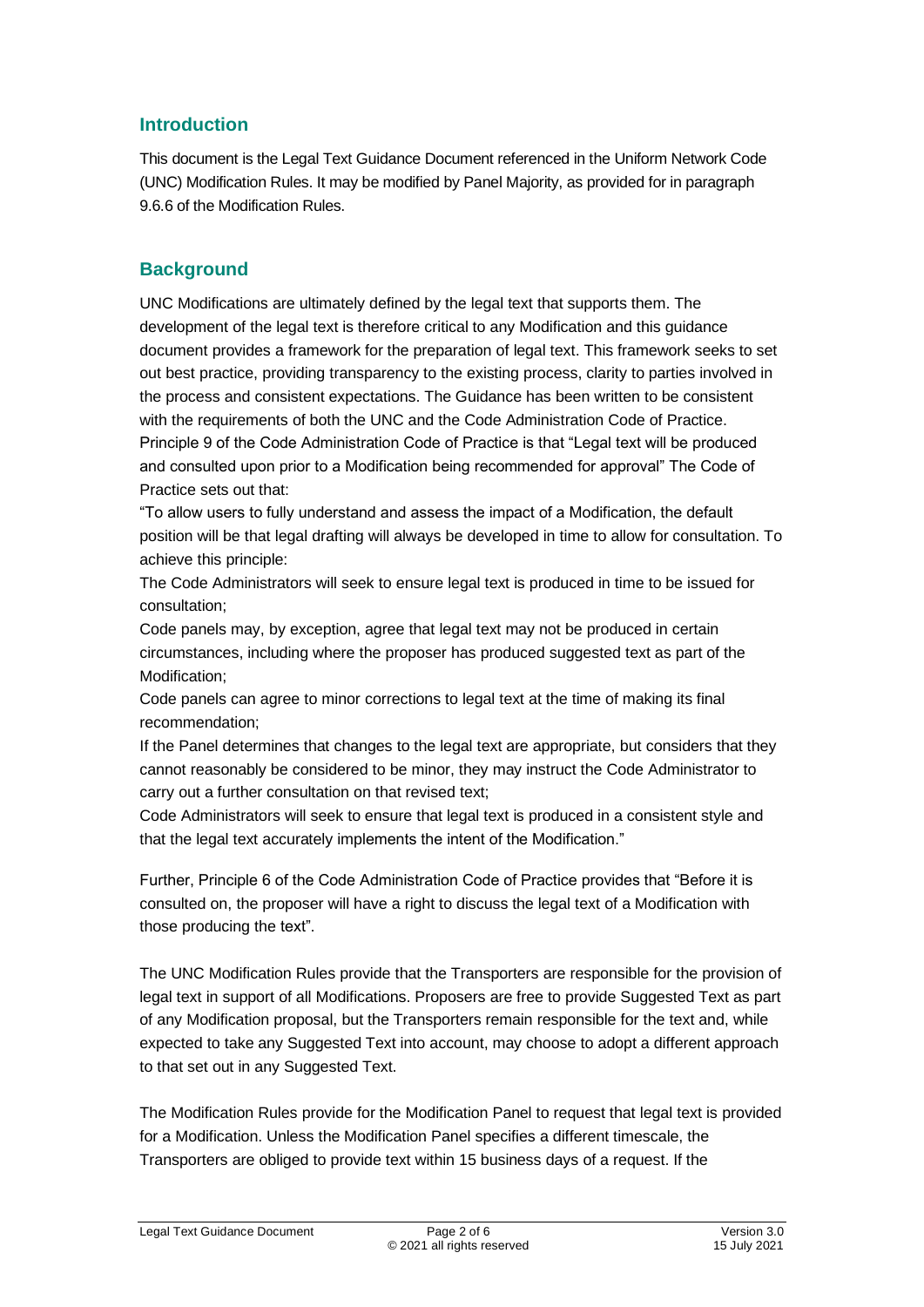Transporters consider the Modification is not sufficiently clear to enable the preparation of text, they are required to provide a written report setting out the reasons for this. In addition, the Transporters are required to provide legal text for a Modification when this is requested by the Authority.

Having provided legal text in response to a request, the Transporters may subsequently amend the text until the time at which the Modification Panel determines whether or not to recommend implementation of a Modification, or whether or not to implement a self-governance Modification. Subsequent to a final Modification report being submitted to the Authority for a decision as to whether or not a Modification should be implemented, any change to the text within the final Modification report results in that report being referred back to the Modification Panel, and the Panel may determine that, given the change to the proposed legal text, further consultation should occur.

# **Legal Representative**

The Transporters are to identify and secure the legal resources they consider are appropriate to produce legal text in support of a Modification.

The Transporters shall identify a named legal representative in respect of each Modification.

The legal representative for a Modification should not normally be changed, although it is recognised that there may be circumstances in which it is appropriate for the legal representative to be changed.

Where possible, the legal representative for any alternative Modification should be the same as for the original Modification. In addition to formal alternatives, if Modifications are closely related the Transporters should seek to ensure that the same legal representative is appointed. In addition to the proposer of the original Modification, references to the proposer in the remainder of this document should be taken as referring to the proposer(s) of any alternative or closely related Modification(s) for which the same legal representative is used.

If requested, the legal representative's name and contact details are to be provided to the proposer. For the avoidance of doubt, however, all contact between the proposer and legal representative is expected to be carried out through the relevant Transporter representative (as named in documents relating to the Modification) who will facilitate any required communication. Whenever reasonably requested, the Transporter representative will arrange meetings or teleconferences between the proposer and legal representative in order to facilitate effective legal text production.

The legal representative may either produce the text themselves or be supported by others as necessary. However, the Transporters remain responsible for the timely delivery of text which would implement the Solution set out in the relevant Modification.

The legal representative will not provide specific legal advice in relation to the commercial aspects of the Modification and its impact upon the proposer's business and any legal view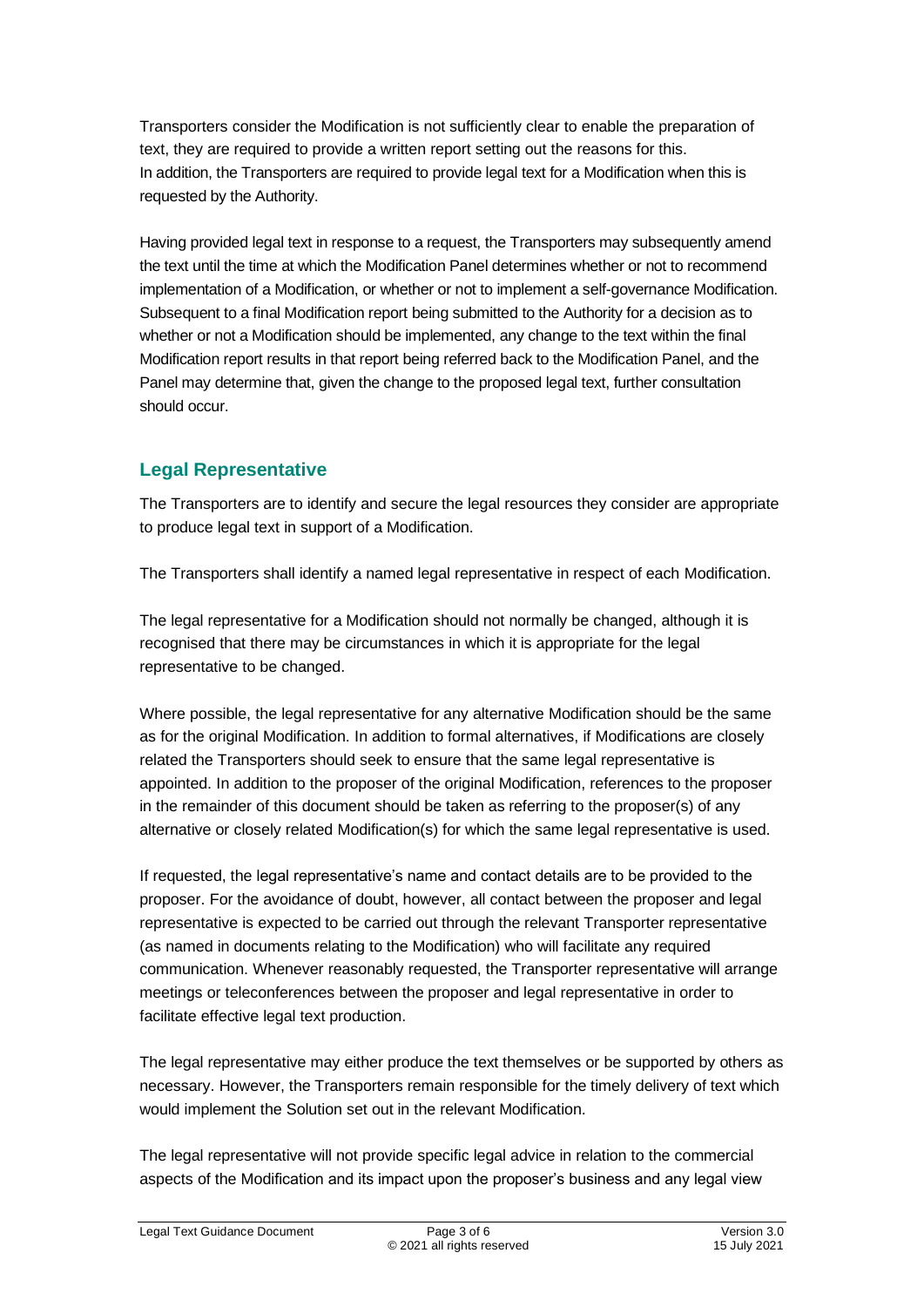provided by the legal representative will not be a substitute for the proposer obtaining its own legal advice.

# **Development of Text**

Subject to the Modification proposer agreeing to incorporate suggested changes, Modification Workgroups are required to assist the proposer in developing an unambiguous plain English Solution in a Modification in sufficient detail to enable legal text to be prepared. For the avoidance of doubt, it is the proposer's responsibility to ensure that the Solution contains sufficient detail and is sufficiently stable to enable the legal text to be produced.

At the relevant Modification Panel the request for legal text production will be considered and the Panel may take into account, in addition to the view of the proposer, the views of the Workgroup and the Legal Text Provider as to whether, in their opinion, the Solution is sufficiently clear and sufficiently stable to enable legal text to be produced.

During development of the Modification, Workgroup should consider and discuss which section(s) of code should be amended. Where a new section of code is proposed, then Workgroup should be encouraged to suggest into which part of the UNC that legal text section is best placed to be included.

Workgroups may recommend to the Panel that legal text for a Modification be requested. At any point during the assessment of a Modification, if there are any particular issues that the legal representative believes should be addressed in developing the Solution, these should be advised to the relevant Transporter representative, who should advise the proposer and Code Administrator. The Code Administrator shall ensure that the Workgroup is made aware of any issues raised by the legal representative, and the Workgroup shall seek to address the issues raised, in order to facilitate the subsequent production of legal text.

The Workgroup may request a legal view from the legal representative in relation to the Modification during the assessment process provided that such advice can be provided objectively, relates only to the subject matter of the Modification and consequential impacts of the Modification upon UNC generally.

If the legal representative wishes to clarify any points in the Solution, contact should initially be made with the proposer of the Modification via the relevant transporter representative. In support of the legal text provided, the legal representative shall provide a plain English explanatory note setting out the approach taken to converting the Solution into legal text, illustrating how the legal text delivers the intent of the Solution.

For all Modifications under consideration by the Workgroup, the Workgroup shall assess whether the legal text meets the intent of the Solution. If the Workgroup is not satisfied in this respect, then the Workgroup Chair should clarify what the areas in question are. The relevant Transporter representative shall then advise the legal representative of any areas of the text that are believed to be unclear, in error, or otherwise inappropriate. This is appropriate to mitigate the risk of legal text issues at a later stage (for example being identified at consultation).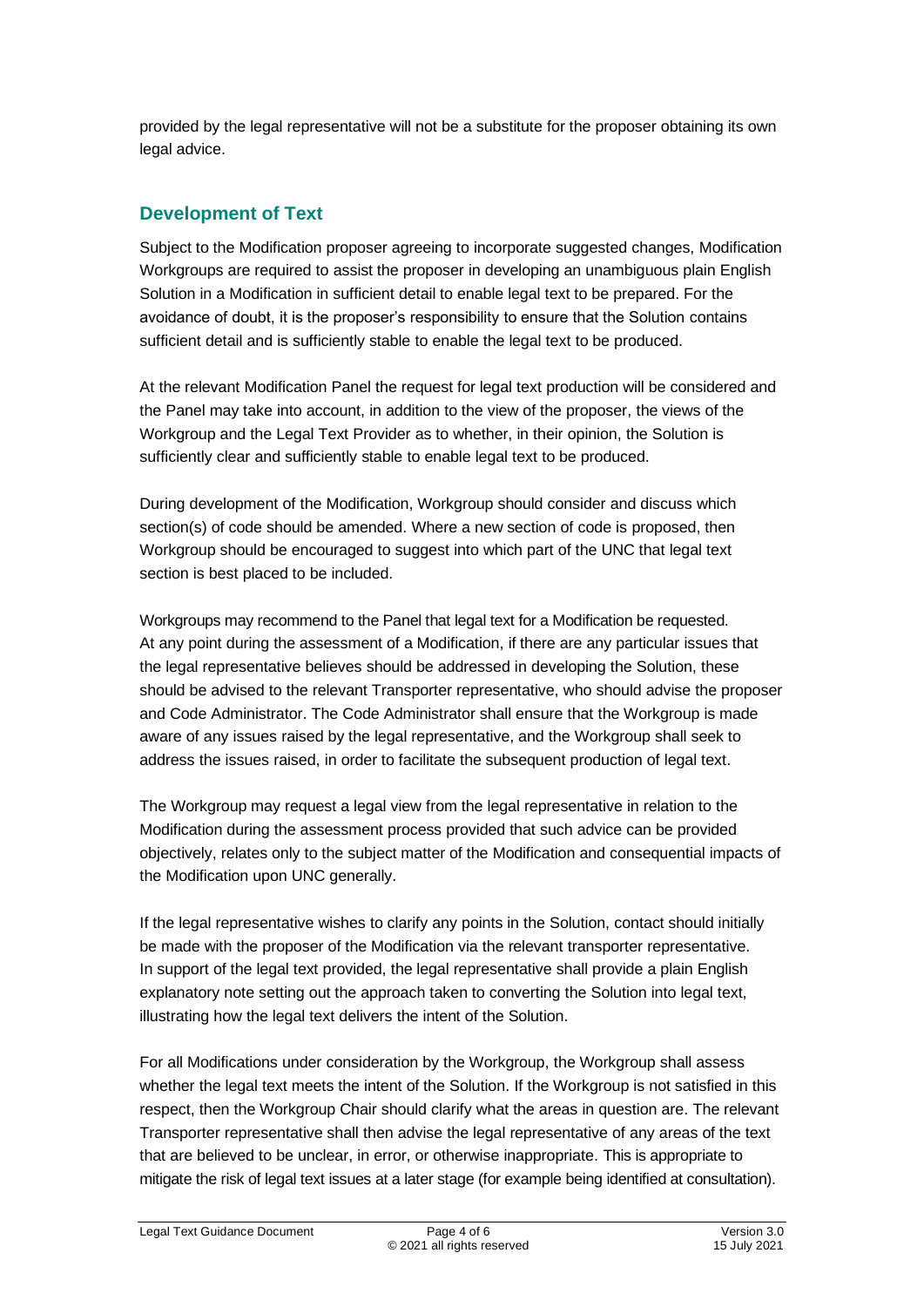If requested by the Workgroup, the legal representative shall seek to attend (either in person or by remote access) a Workgroup meeting at which the text is to be discussed and shall present and explain the text that has been provided and discuss any issues that are raised by Workgroup participants. In the event that the Workgroup does request a meeting with the legal representative, the Transporter Representative shall normally provide the legal representative with an agenda/list of matters which the Workgroup wishes to be discussed no fewer than 5 Working Days in advance of the proposed meeting. For the avoidance of doubt, it is not expected that the legal representative will attend Workgroup meetings as a matter of course but only where this is considered an economic and efficient means of addressing outstanding issues.

Irrespective of any Workgroup request, the legal representative may attend (either in person or by remote access) any Workgroup meeting in order to understand the Modification and provide advice and guidance to the Workgroup regarding any areas that would benefit from amendment in order to support the production of legal text.

The Workgroup should satisfy itself that the legal text is expected to deliver the intent of the Solution, and the Workgroup Report to the Panel should confirm whether or not the Workgroup is satisfied in this respect.

To better facilitate Cross-Code working, the Workgroup Chair will discuss with the Workgroup whether any legal text received and considered may have implications for other industry Codes including IGT UNC and REC (as identified during Cross-Code impact discussions). If so, the UNC Code Administrator will notify the other Code Administrator(s) or Code Manager(s). This should not materially delay the development process in any way, and any suggested changes made by another Code Administrator or Code Manager to minimise impacts on that Code (to avoid duplicate work and unnecessary Modifications) should be considered by the Workgroup at an appropriate opportunity. The conclusion of any identified impacts should be reflected in the w Workgroup report.

# **Modification Panel**

Following a Panel request for the production of legal text, Panel Members shall ensure sufficient time is allowed for the Workgroup to undertake an assessment of the Modification solution and legal text provided, including assessment of further Modification solution and/or legal text iterations if required.

Prior to a Modification being issued to consultation, Panel Members should satisfy themselves that the legal text has been scrutinised by Workgroup and/or the proposer and, if implemented, can reasonably be expected to implement the Solution as contained in the Modification.

Where relevant and appropriate, Modification Panel Members may request that a legal representative be made available to advise Members regarding the legal text, and to present the text when requested to do so by the Modification Panel at meetings where the